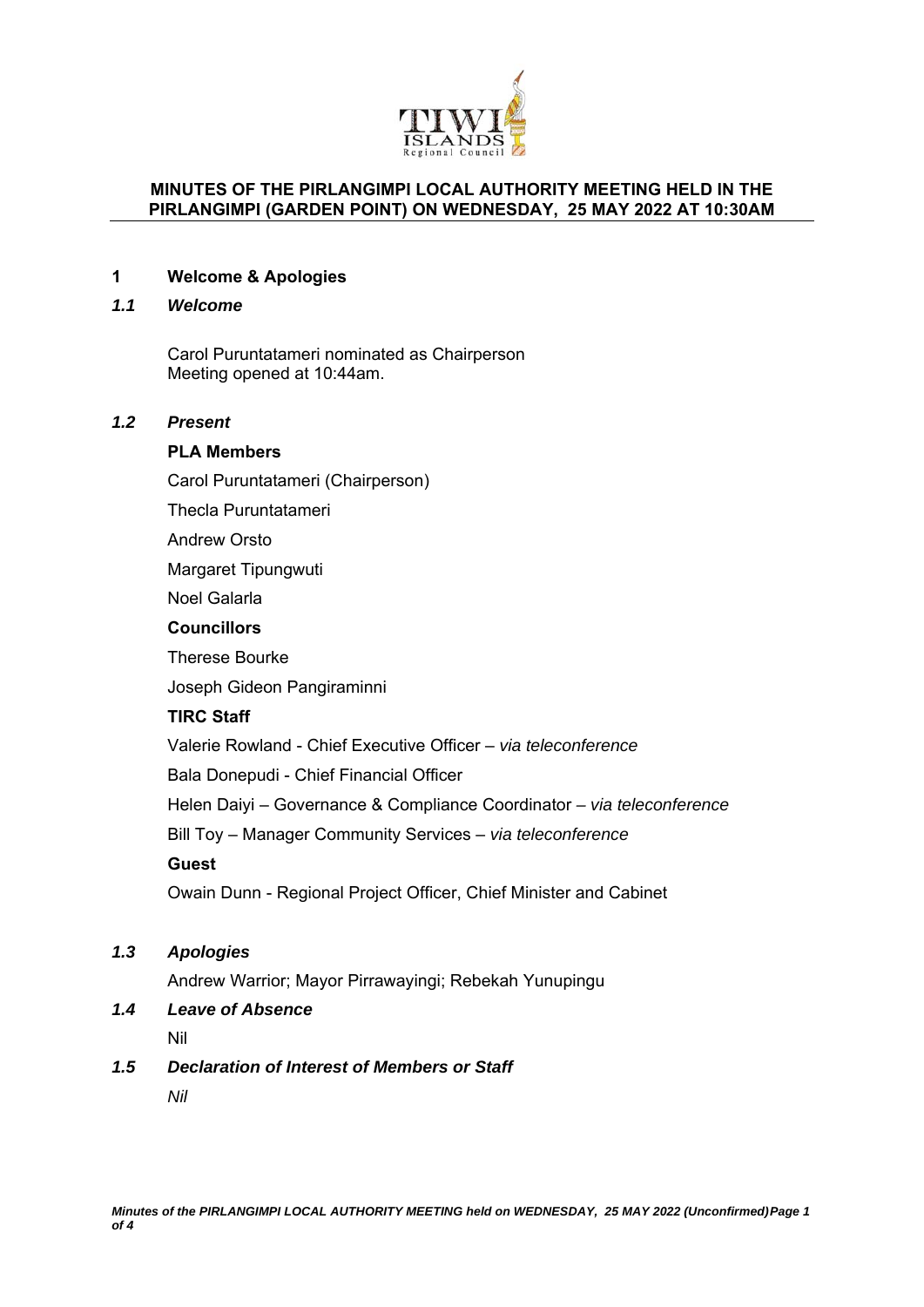# *1.6 Confirmation of Previous Minutes*

## *Pirlangimpi Local Authority - 23 February 2022*

#### *4* **RESOLUTION**

*Moved: Andrew Orsto Seconded: Noel Galarla* 

**That the minutes of the Pirlangimpi Local Authority on 23 February 2022 as circulated, be confirmed as a true and correct record of that meeting.** 

**CARRIED**

#### **2 GENERAL BUSINESS**

Nil

#### **3 REPORTS FOR DECISION**

## *3.1 PIRLANGIMPI LOCAL AUTHORITY COMMUNITY PROJECT*

#### *5* **RESOLUTION**

*Moved: Margaret Tipungwuti Seconded: Thecla Bernadette Puruntatameri* 

- **1. That the Pirlangimpi Local Authority reviews and updates the Approved Projects Summary.**
- **2. Notes the funding allocations.**
- **3. Recommends any new projects to Council for approval to proceed.**

**CARRIED**

## **3.1.1 PURCHASE OF SHIRTS FOR LOCAL AUTHORITY MEMBERS**

## *6* **RESOLUTION**

*Moved: Noel Galarla Seconded: Andrew Orsto* 

**That the Pirlangimpi Local Authority seek council approval to allocate \$3,000 of local authority funds for the purchase of shirts for Pirlangimpi Local Authority members.** 

**CARRIED**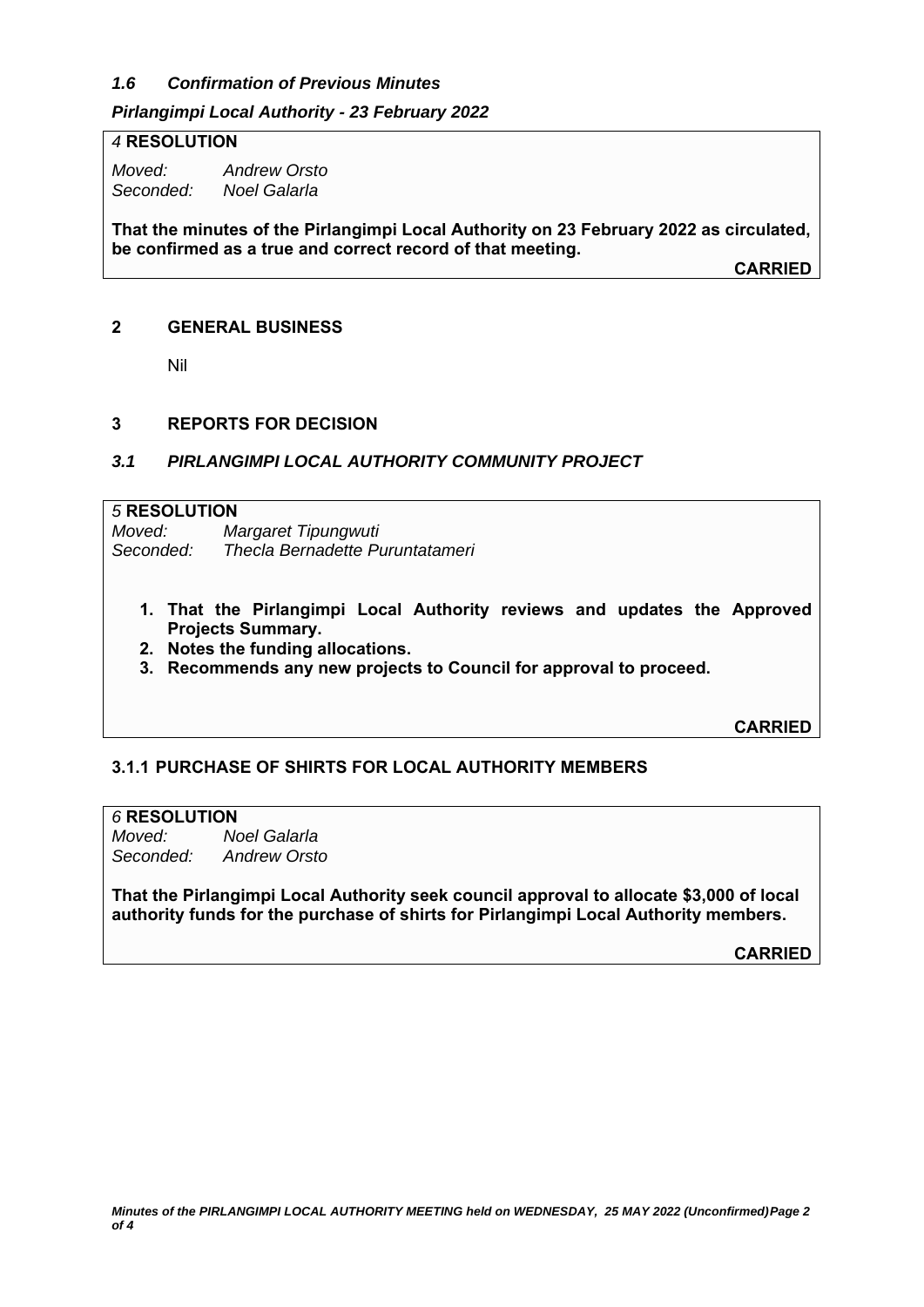# **3.1.2 PURCHASE OF RUBBISH TRUCK**

#### *7* **RESOLUTION**

*Moved: Thecla Bernadette Puruntatameri Seconded: Margaret Tipungwuti* 

**That the Pirlangimpi Local Authority seek council approval to allocate \$35,000 of local authority funds to purchase a rubbish truck for Pirlangimpi Community.** 

**CARRIED**

# **4 REPORTS FOR INFORMATION**

#### *4.1 2021/2022 – LOCAL AUTHORITY FINANCIAL REPORT TO 30 APRIL 2022*

#### *8* **RESOLUTION**

*Moved: Noel Galarla Seconded: Andrew Orsto* 

**That the Pirlangimpi Local Authority notes this report number 243579 for information and provides any comments or feedback on the new financial reporting format.**

**CARRIED**

PLA was closed for lunch at 12:07pm

PLA meeting was reopened at 1:15pm

Supplementary Agenda opened at 1:20pm

## **1.1 TIWI ISLANDS REGIONAL COUNCIL REGIONAL PLAN AND BUDGET 2022/2023**

#### *9* **RESOLUTION**

*Moved: Noel Galarla Seconded: Andrew Orsto* 

**That the Pirlangimpi Local Authority approve the Tiwi Islands Regional Council Regional Plan and Budget 2022/2023** 

**CARRIED**

Supplementary agenda closed at 2:05pm